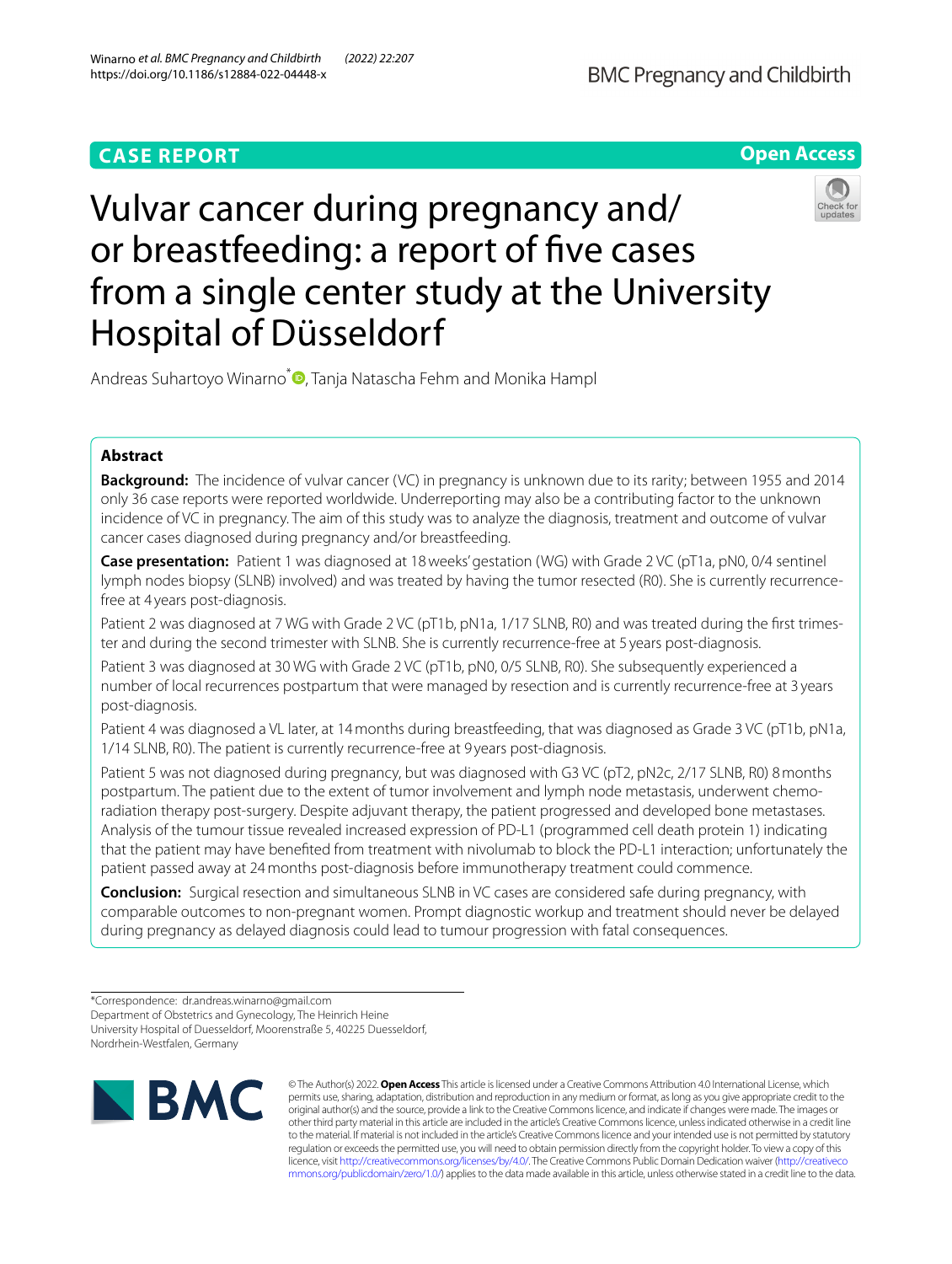**Keywords:** Vulvar cancer, Pregnancy, Breastfeeding, Sentinel lymph node groin biopsy, Inguinofemoral lymphadenectomy

# **Background**

In non-pregnant women, vulvar cancer (VC) is the fourth most common gynecological cancer, following cervical, uterine and ovarian cancer [\[1](#page-7-0)[–6](#page-7-1)]. Common malignancies reported during pregnancy are breast cancer (46%) and hematological malignancies (18%). Other malignancies less commonly reported during pregnancy are malignant melanoma, brain tumor, thyroid, colon, ovarian, cervical and VC  $[5]$  $[5]$ . The mean age of patients with VC is 70 years, and the majority of tumors in this older population are due either to lichen sclerosis or old age. The occurrence of VC in younger women (less than 50 years of age) accounts for about 15% of all VC  $[6]$  $[6]$  $[6]$ . The incidence of VC during pregnancy is, however, unknown. Between 1955 and 2014, only 36 cases were reported in the literature refecting an extremely rare likelihood of occurrence, although it is possible that underreporting or delayed diagnosis may contribute to the low incidence of VC reported during pregnancy [[1](#page-7-0)]. In younger women, persistent infection of the squamous epithelium of the vulvar skin with high-risk human papillomavirus (HPV) types could result in the development of vulvar intraepithelial neoplasia (VIN) lesions with the subsequent risk of progression into malignant cells and invasive tumors if not promptly detected and treated. The progression rate of VIN into invasive cancer has been reported to be as low as 9%, and persistent high grade VIN can be removed surgically or treated locally [[7,](#page-7-3) [8\]](#page-7-4). Hence close monitoring is advisable to enable early detection and diagnosis of VIN and also the prevention of progression of VIN to VC  $[1–6, 9]$  $[1–6, 9]$  $[1–6, 9]$  $[1–6, 9]$  $[1–6, 9]$ .

There are two different pathways of vulvar cancer pathogenesis: lichen sclerosis or chronic skin diseases characterized by p53 mutated tumor cells (about 70% of all tumors) and HPV-induced vulvar cancer characterized by  $p16$  overexpression  $[10]$  $[10]$ . HPV type 16, 31 and 33 are predominantly responsible for HPV-induced vulvar cancer, which occurs mainly in younger women with a mean age of 55 years  $[6, 11-13]$  $[6, 11-13]$  $[6, 11-13]$  $[6, 11-13]$  $[6, 11-13]$ . In contrast, lichen sclerosis-induced tumors more often afect older women, although exceptions are possible. Risk factors for HPV-induced pathogenesis are smoking and immunosuppressive conditions following organ transplantation or human immunodefciency virus (HIV) infection. Verrucous carcinoma (originating from condyloma acuminata), basal cell carcinoma, melanoma, sarcoma, invasive Paget's disease (adenocarcinoma) and Bartholin gland carcinoma are responsible for only a very small portion of all vulvar malignancies [\[14](#page-7-9)[–17\]](#page-7-10).

Physiological changes that occur during pregnancy, such as plasma volume expansion of up to 50-60% in singleton pregnancy, increased blood circulation, weakened maternal immune system, increased expression of cancer-related infammatory cytokines and cancer metastasis to the fetal-placental tissue have been reported  $[1, 10]$  $[1, 10]$  $[1, 10]$  $[1, 10]$ . These changes could potentially escalate the growth and spread of malignant cells [[1\]](#page-7-0). Due to its rare occurrence, management of VC in pregnancy is not well informed and based mainly on available case reports  $[1-9]$  $[1-9]$  $[1-9]$ . The standard treatment of VC in pregnancy has not been well developed into current guidelines [\[4](#page-7-11), [6](#page-7-1), [11\]](#page-7-7).

VC in pregnancy is rare, and there are currently no clear recommendations or guidelines on how VC diagnosed during pregnancy should be managed and treated.

A retrospective single center analysis was performed by the Oncology Unit of the Department of Obstetrics and Gynecology at the University Hospital Duesseldorf, which is specialized in the treatment of vulvar cancer cases, to highlight the importance of prompt management of VC and to guide treatment options and provide management recommendations for obstetricians/ gynecologists and oncologists [[18](#page-8-0)].

This is a retrospective, single center analysis of all women diagnosed with VC during pregnancy or breastfeeding at The University Hospital of Duesseldorf in Germany between 2004 and 2019. All vulvar cancer patients seen in the dysplasia clinic had been registered by diagnosis into the medical hospital documentation system. Pregnant or postpartum women diagnosed with VC were identifed, and a retrospective review of their medical records was performed. Most of the identifed cases were under close follow-up by the dysplasia unit according to the recommended schedule.

Five women, in the Obstetrics and Gynecology Department at The University Hospital of Duesseldorf, were identifed as being diagnosed with VC during pregnancy and/or breastfeeding between 2004 and 2019. Informed consent for data analysis and publication of fndings was obtained from all selected patients. Gestational age was defned as follows: frst trimester being <14weeks' gestation, second trimester being <28weeks' gestation and third trimester being  $\geq$ 28 weeks' gestation. Full term pregnancy is defned as ≥37weeks' gestation.

Patients with a suspicious vulvar lesion (VL) frst underwent a punch biopsy to provide tissue for an initial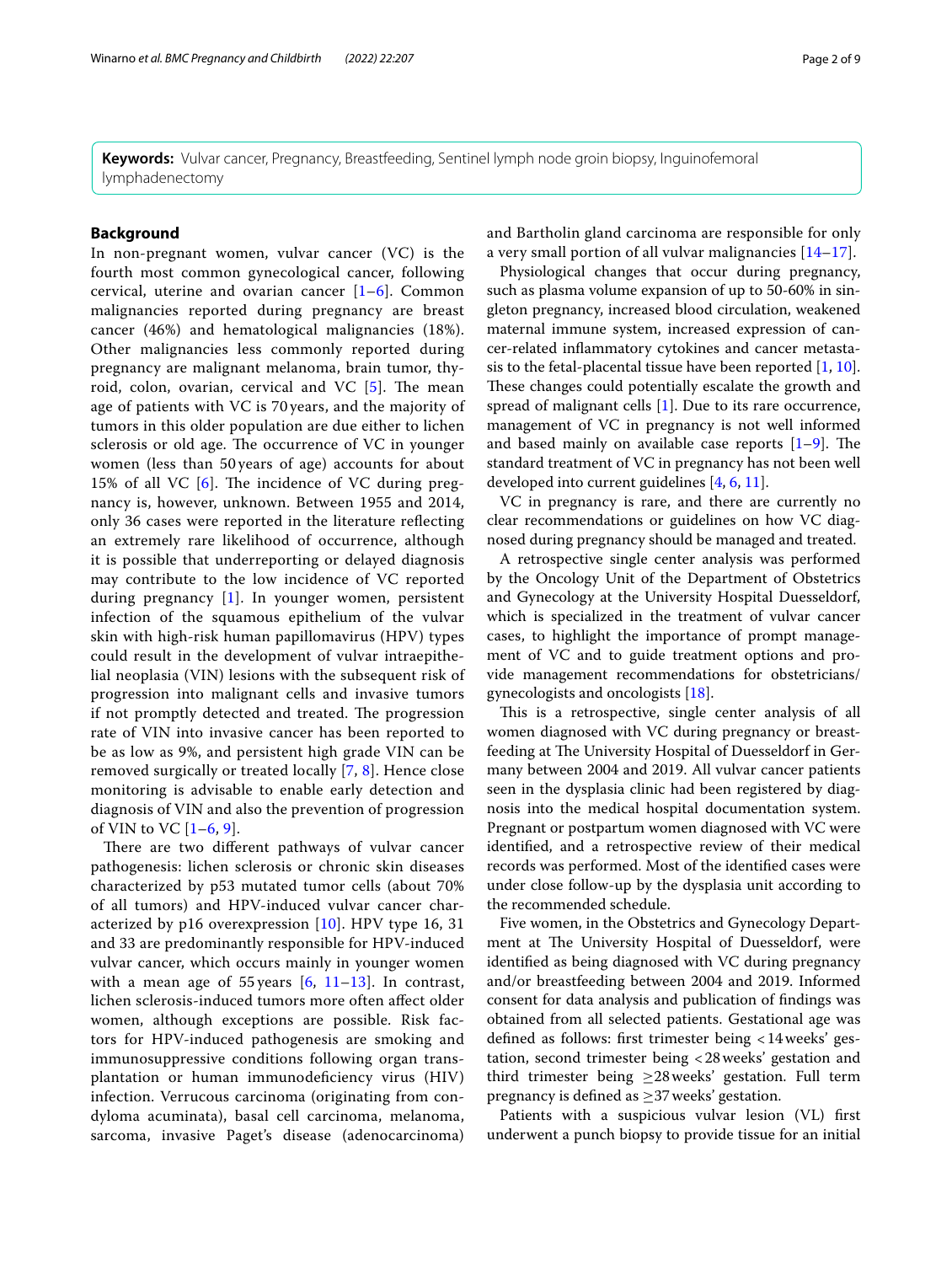histological diagnosis. In confrmed cases of VC, the tumor was resected locally with >3mm tumor-free margins or a partial or total vulvectomy in addition to sentinel node dissection was performed. Regional faps for wound closure were indicated in accordance with German guidelines [\[6\]](#page-7-1).

The Department of Nuclear Medicine at The University Hospital Duesseldorf had previously established a SLNB protocol for procedures undertaken during the 2nd and 3rd trimester of pregnancy. The protocol (described here as the 'short protocol') used a reduced dose of technetium (Tc-99m) nanocolloid to visualize SLNs, which was administered approximately 2 h' prior to surgery. The dose of  $Tc-99<sup>m</sup>$  was considered small and safe for use during pregnancy with a maximal dose of 50MBq, which resulted in uterine exposure of about 1mSv. If the Tc-99m application was lower than 50MBq, the uterine exposure would also be less than 1mSv [\[19–](#page-8-1)[22\]](#page-8-2).

All patients underwent peritumoral intradermal injection of Tc-99m positioned at three, six, nine and twelve o'clock using a 27-gauge needle. An hour after the injection, a planar lymphoscintigraphy was performed with anterior and lateral static views. An abdominal shield was used during lymphoscintigraphy in pregnant women to protect the fetus. During surgery, a handheld gamma probe (Neoprobe GDS, BT Devicor Mammotomo, Cincinnati, OH, USA) was used to identify labelled groin lymph nodes bilaterally. In the case of histologically proven SLN metastasis, complete inguinofemoral lymphadenectomy (IFL) was performed separately with additional patient consent. Pelvic node dissection was not performed during pregnancy, although it was eventually indicated in accordance with German guidelines following termination of pregnancy. The indication consisted of either having more than two metastatic nodes or one metastatic node > 5mm or with extracapsular spread. In cases where there is a clinically high suspicion of groin metastasis on primary diagnosis, an IFL was performed without prior SLNB.

Prior to any surgical procedure, a prophylactic single course of betamethasone  $2 \times 12$  mg for fetal lung maturation (LM) was administered to prevent respiratory distress syndrome in the preterm period between 24 and 34weeks' gestation following written consent.

Pathological examination was performed by staff of the Department of Histopathology at The University Hospital of Duesseldorf. A standard protocol for sentinel lymph node preparation was established, which involved using frozen sections of intraoperatively suspicious lymph nodes, staining with hematoxylin and eosin, and subsequent ultra-staging and immunohistochemistry using three sections per 5mm.

VC is classifed according to its histopathological features (p), tumor (T), nodal (N), sentinel lymph node (SLN), metastasis (M), lymph vessel (L), blood vessel (V), perineural invasion (P), grading (G), and resection status (R). For tumor staging, the FIGO-classifcation (federation Internationale de Gynecologie et d'Obstretrique (FIGO) for tumor staging was used as well as the Union of International Cancer Control (UICC) tumor-nodemetastasis (TNM) classifcation, 6th edition [\[20,](#page-8-3) [21](#page-8-4)].

An interdisciplinary approach was used to determine an appropriate management and treatment plan for patients. The tumor board consisted of a gynecologic oncologist, radiologist, radiotherapist, histopathologist and hematologist oncologist.

# **Case presentations (Table [1\)](#page-2-0)**

# **Patient 1**

A 32-year-old woman (163cm, 57kg), gravida (G) 1, presented at 18weeks' gestation with a suspicious vulvar lesion of the right labia minora. Tissue biopsy revealed

<span id="page-2-0"></span>

| Table 1 Management and outcome of the 5 patients with vulvar cancer in pregnancy / breastfeeding period |  |  |  |  |
|---------------------------------------------------------------------------------------------------------|--|--|--|--|
|                                                                                                         |  |  |  |  |

|                  | <b>Punch Biopsy for</b><br>diagnosis   | <b>Tumor stage</b>                                                                                                            | <b>Local resection</b>                     | Time of sentinel<br>lymphadenectomy    | Complete / radical<br>groin dissection                           | <b>Follow</b><br>up<br>(years) |
|------------------|----------------------------------------|-------------------------------------------------------------------------------------------------------------------------------|--------------------------------------------|----------------------------------------|------------------------------------------------------------------|--------------------------------|
| <b>Patient 1</b> | 18th weeks GA                          | 1G, VC pT1a pN0 L0 V0<br>Pn0 G2 R0                                                                                            | 19th weeks GA                              | 19th weeks GA                          | Not performed                                                    | 4                              |
| Patient 2        | 7th weeks GA                           | 2G, 1P, pT1b, pN1a (1sn),<br>VO. PnO. G2. RO                                                                                  | 19th weeks GA<br>8th weeks GA<br>eral only |                                        | 20th weeks GA ipsilat-                                           | 5                              |
| Patient 3        | 30th weeks GA                          | 1G, pT1b, pN0 (0/5sn),<br>L0, V0, Pn0, G2, R0                                                                                 | 31st weeks GA                              | 31st weeks GA                          | Not performed                                                    | 3                              |
| Patient 4        | 14 months in breast-<br>feeding period | 2G, 2P, pT1b, pN1a<br>(1/14) (sn), L0, V0, Pn1,<br>G3, R0                                                                     | 14 months in breast-<br>feeding period     | 14 months in breast-<br>feeding period | Performed bilaterally                                            | 9                              |
| Patient 5        | 8 months in breastfeed-<br>ing period  | G <sub>2</sub> , P <sub>2</sub> , pT <sub>2</sub> , pN <sub>2</sub> c (2/17),<br>L1, V1, Pn1, G3, R0 FIGO<br>III <sub>C</sub> | 8 months in breastfeed-<br>ing period      | Not performed                          | 8 months in breastfeed-<br>ing period incl. Pelvic<br><b>INF</b> | died                           |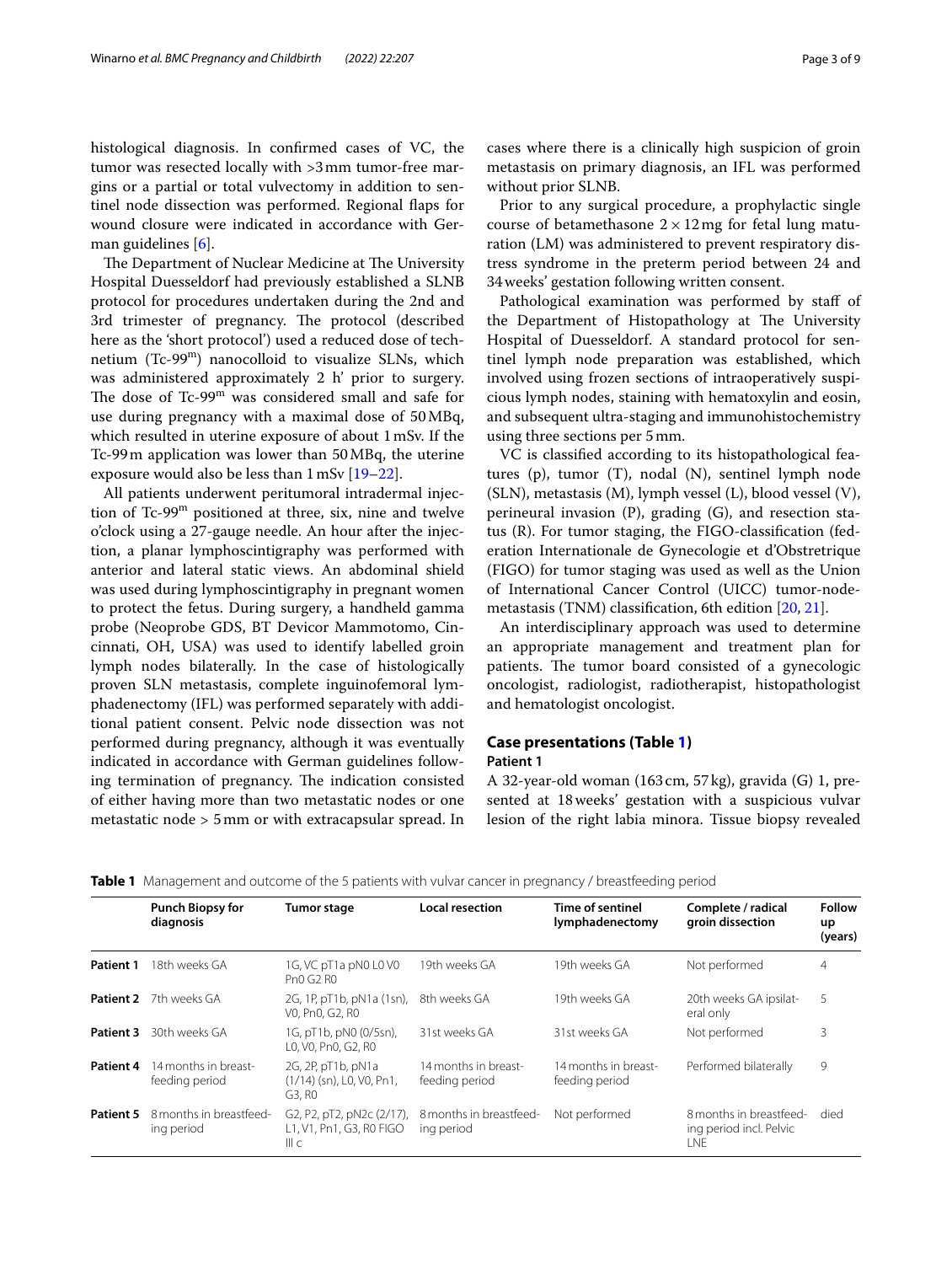invasive squamous cell carcinoma, with questionable depth of infltration. She had a history of infection with high-risk HPV in 2016 and VIN 1 in 2014 and VIN 2 in 2015. She received secondary HPV vaccination in 2011. Complete removal of the lesion with SLNB (suspicion of more than microcarcinoma clinically) following administration of 20MBq Tc-99m was performed at 19 weeks' gestation. The tumor diameter was measured at 10mm with a depth of infltration measured at 729μm. Final histopathology results revealed a microcarcinoma tumour stage pT1a, pN0 (0/4 SLN), L0, V0, Pn0, G2, R0. The hospital tumor board recommended regular check-ups for follow-up. Due to persistent itching and burning sensation after surgery, a second biopsy on the left labia minora was performed, revealing VIN 2. Treatment with laser vaporization was not performed until 32weeks' gestation to ensure completion of fetal lung maturation. The baby was delivered via caesarean section (CS) due to pathologic fetal cardiotocography (CTG) detected at 42 weeks' gestation. The patient was monitored with regular check-ups and assessment for VIN, with any recurrent VIN detected being managed and treated accordingly. Four years later, the patient delivered a second full-term, healthy baby via CS, and is currently recurrence-free 4 years post-VC diagnosis.

#### **Patient 2**

A 30-year-old woman (170 cm, 72kg, gravida (G) 2, para (P) 1) presented at 7weeks' gestation with a 3-week history of persistent itching, pain and vulvar ulceration. Tissue biopsy revealed keratinized invasive squamous cell carcinoma pT1a induced by HPV 16. Complete tumour removal was performed at 8weeks' gestation with wound closure facilitated by use of a transpositional fap. Tumor diameter was measured at 21mm with a depth of infltration measured at 2mm. Under the directive of the tumor board, she was scheduled for SLNB at 19weeks' gestation, during which she was administered 34 MBq Tc-99<sup>m</sup> on the morning of surgery. Unfortunately, the fnal histopathological report showed a 5.5mm metastatic SLN in her right groin. Therefore, bilateral inguinofemoral lymphadenectomy (IFL) was performed at 20weeks' gestation. There was no further groin node metastasis  $(0/16)$ . The final histopathology results revealed a tumor stage pT1b, pN1a (1/17 SLN [0/9 right and 0/7 left]), L0, V0, Pn0, G2, R0. The patient's baby was delivered via CS at term. She subsequently had an uneventful second pregnancy and delivered her full-term baby via CS. Upon her most recent examination at our clinic, 60months after initial diagnosis, the patient showed no sign of recurrence. Five years later, she delivered her third full-term baby via CS.

#### **Patient 3**

A 32-year-old woman, G1 (112kg, 168cm) was referred by the local obstetrician with VL at 30weeks' gestation. She had a history of conization in 2009 due to high**-**risk HPV-related cervical dysplasia. Tissue biopsy revealed VC of the left labia minora**.** After administration of  $15 \text{ MBq Tc-99}^m$  on the morning of surgery, complete tumor resection and SLNB of both sides of the groin was performed. Tumor diameter was measured at 14mm with a depth of infltration measured at 2.6mm. No lymph node metastases were found, resulting in the fnal tumor staging of pT1b, pN0 (0/5 SLN), L0, V0, Pn0, G2, R0. The patient delivered her full-term baby via CS. Six months later, she was diagnosed with persistent VIN 3, which was treated with laser excision. A year later, another local recurrence was identifed and removed from the left introitus vagina that was histologically defned as microcarcinoma rpT1a, pNx, L0, V0, Pn0, G2, and R0. The advice from the tumor board was regular check-ups every 3 months. At her last follow-up in our clinic 3e years following initial diagnosis, she had maximal VIN 1 and is undergoing continued monitoring with regular check-ups.

### **Patient 4**

A 36-year-old woman, G2, P1 (164cm, 56kg) was referred by the local obstetrician with VL at 23weeks' gestation. Tissue biopsy showed low-grade chronic infammation, reactive squamous cell hyperplasia and hyperkeratosis. Fourteen months later, during breastfeeding, a recurrent VL was biopsied with the diagnosis of non-keratinized squamous cell carcinoma located at the right labia minora with extension close to the clitoris. After administration of  $120MBq$  Tc-99<sup>m</sup> on the morning of surgery, local resection and SLNB were performed. Tumour diameter was measured at 12mm with a depth of infltration measured at 7 mm. The tumor was staged as pT1b, pN1a (1/2 SLN), L0, V0, Pn1, G3, R0. A 3mm left-sided SLN metastasis with extracapsular tumor cells was identifed, and bilateral IFL was performed. The remaining groin lymph nodes removed were negative (*n*=12), resulting in fnal tumor staging of pT1b, pN1a (1/14 SLN), L0, V0, Pn1, G3, R0. The patient received radiotherapy on her left groin due to identifcation of the extracapsular tumor cells. She delivered a healthy third child spontaneously 7 years post-diagnosis. Patient has undergone regular follow-up for up to 9 years post-diagnosis with no sign of recurrence.

### **Patient 5**

A 39-year-old woman (167 cm, 67 kg), G2, P2 was referred by the local gynecologist 8 months after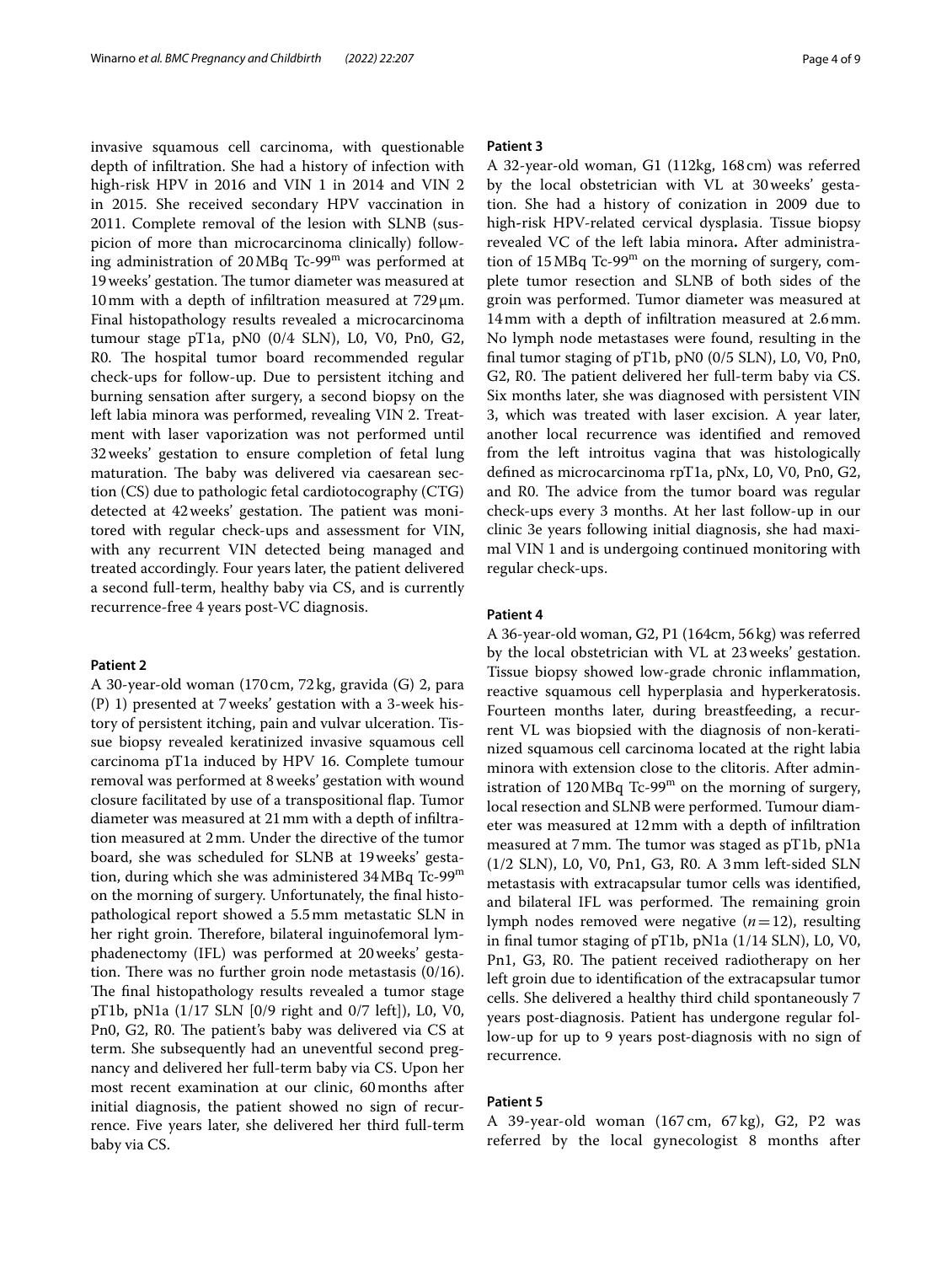spontaneous delivery, with VL at the anterior fourchette with 1 cm infltration of urinary meatus externus. According to the patient, the VL was present during pregnancy, however no further assessment was made. Tissue biopsy showed invasive keratinized squamous cell carcinoma, G3. She was infected with high risk HPV at the cervix, although HPV DNA in a vulvar swab was not detected. Due to the extent of the tumor and clinical suspicion of groin lymph node metastases, computed tomography (CT) scan and magnetic resonance imaging (MRI) were performed. These imaging assessments showed tumor infltration of the clitoris and distal urethra, with potential right groin, pelvic ring involvement and right retroperitoneal lymph node metastasis, with no other further signs of distant metastasis. Therefore, complete removal of the vulvar tumor, part of the urethra, IFL of both sides of the groin and pelvic lymph node dissection were performed. Tumour diameter was measured at 52 mm, with vaginal and urethral infltration including invasion of perineural tissue, lymph vessels and veins. The depth of tumor infiltration could not be determined. Bilateral groin lymph node metastases were reported; a 14 mm lymph node metastasis with extra-capsular tumor spread on the right side and a 14 mm lymph node metastasis without extracapsular spread on the left side. Extracted pelvic lymph nodes were metastasis free (0/6). Histology results showed no fat tissue or pelvic ring bone metastasis.

The final diagnosis for patient 5 was VC staged as  $pT2$ , pN2c (2/17 SLN), L1, V1, Pn1, G3, R0, FIGO IIIc. The tumor board suggested chemo radiotherapy to both sides of the groin with six cycles of cisplatin. Fourteen months later, she sufered from pathological fracture of right acetabulum, trochanter, and pubic bone, with involvement of adductor longus of obturators muscle internus, right iliac externa venous infltration, edema in both legs and severe pain. These pathologies were due to growth of a malignant tumor in her pelvis (shown in CT scan). The tumor board recommendation was for further radiotherapy and chemotherapy with cisplatin and 5-fuorouracil (FU), with the addition of denosumab and hyperthermia (individual treatment decision).

Twenty-one months later, the patient sufered from local recurrence in her right peri-urethral region, progression of metastasis to ischial bone and venous thrombosis of right femoral and external iliac veins. Subsequent tumor tissue testing was positive for PD-L1 expression, and an immune checkpoint inhibitor (nivolumab) was recommended and approved by the patients' health insurance as an individual treatment option. Unfortunately, she was unable to commence on immunotherapy due to the rapid progression of cancer and metastasis, and passed away 24months following initial diagnosis.

# **Discussion**

Some obstetricians and gynecologists believe that certain invasive procedures should be avoided during pregnancy as the risk of profuse bleeding is increased during pregnancy [\[23](#page-8-5)]. Furthermore, medications used in general anesthesia are believed to be harmful to the fetus and/or the mother (pulmonary edema). On the contrary, many invasive operations have been performed in fetal surgery, for example for conditions such as spina bifda, with very low complication rates. A slight left tilt of the operation bed could reduce the risk of venous compression and relaxation medication can be used to help regulate blood circulation to the fetus. Close monitoring during intraoperative and postoperative procedures (continuous electrocardiography, systemic arterial and central venous blood pressures, oxygen saturation, urine production, bi-spectral index, extravascular lung water and body temperature measurements) are necessary to avoid complications [\[24\]](#page-8-6). Moreover, the placenta provides a good natural barrier for protecting the fetus from foreign substances; the signifcant reduction of drug bioavailability in the blood of the umbilical cord following antibiotic treatment has been reported due to placental barrier [\[25](#page-8-7)].

There are also many medications that have been proven to be safe to use in pregnancy, including chemotherapy agents such as Taxol and 5-Fluorouracil [[2,](#page-7-12) [4](#page-7-11), [5\]](#page-7-2).

With any complaint of persistent itch, burning sensation, pain and/or ulceration, physicians must not hesitate to perform an immediate biopsy to rule out the possibility of a precancerous invasive lesion, including in pregnant women  $[1-9]$  $[1-9]$ . The SLNB procedure should not be ofered to pregnant women under 14weeks gestation and the procedure should be performed with lower doses of radioactive Tc-99<sup>m</sup> nanocolloid, as per the 'short protocol' discussed previously, in order to minimize the risk to the fetus. The half-life of Tc-99 $^{\rm m}$  is 6 h. The administration dose of less than  $100 \text{MBq Tc-99}^{\text{m}}$  is considered safe for the fetus, with an estimation that fetal exposure is 1000 times lower than the administration dose [\[4](#page-7-11)]. In our center, Tc-99<sup>m</sup> administration with a dose as low as 50 MBq was sufficient to detect sentinel lymph nodes, due to physiological changes of the lymphatic system during pregnancy. Physiological changes such as lymphangiogenesis due to vascular remodeling, mechanical compression in parallel with the increase in uterine size, fow reduction of lymphatic drainage, and retention of sodium and water may all play an important role in labelling the SLN within the groin  $[26, 27]$  $[26, 27]$  $[26, 27]$  $[26, 27]$  $[26, 27]$ . It seems that physiological changes during pregnancy permit Tc- $99<sup>m</sup>$  to work at a lower dose optimally. According to the gynecological group study from Levenback et al., the false negative value of SLNB was about 8.3% and the recurrence rate of metastasis was 2.7% [[28\]](#page-8-10). In our study,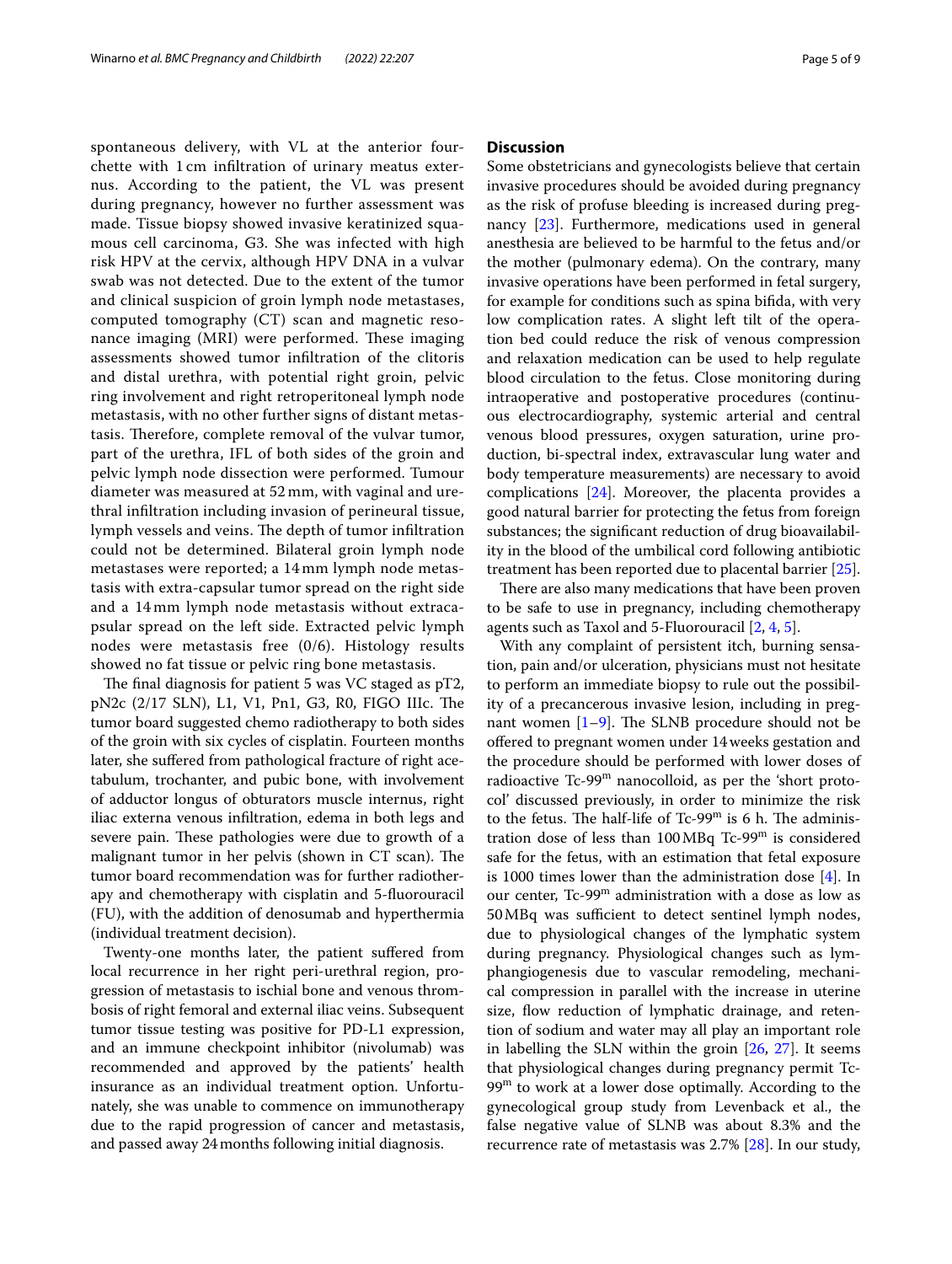we showed that the possibility of contralateral metastasis in non-SLN cases was about 22%  $(n=4/18)$  after initial unilateral SLN metastasis [\[29\]](#page-8-11). Four of the fve patients analyzed in our report had neither false negative results nor did they present with groin recurrences during their follow-up period. However, due to the small number of cases in our report, conclusions regarding the efficacy of low dose administration of Tc-99m levels in labelling the SLN of the groin cannot be drawn, and further research is required to provide statistically meaningful data.

Stacker and colleagues conducted a lymphatic study in pregnant women that showed high expression of growth factors such as VEGF-C and VEGF–D in various human tumor cells were associated with lymphatic invasion, metastasis and in some cases with very poor prognosis of the patients [[30](#page-8-12)]. At the time of presentation of patient 5 at our clinic (8months postpartum) initial investigations showed a 5.2 cm ulceration suspicious of invasive cancer with the involvement of urethra and introitus. CT scan and MRI imaging revealed suspicion of lymph node metastasis in both sides of the groin, and involvement of retroperitoneal lymph nodes and the pelvic ring bone. Upon surgery, neither bone nor pelvic lymph node metastases could be confrmed. However, the rapid disease progression post-surgery despite adjuvant chemoradiotherapy with recurrence in pelvic bone and pelvic nodes suggested that the delayed diagnosis in this patient, without biopsy of the suspicious lesion due to pregnancy, could have led to extended lymph node metastasis and the fatal outcome for this young woman.

Methylene blue is an alternative method to Tc-99<sup>m</sup> used to identify SLNs. However, due to its history of inducing anaphylactic shock, the use of methylene blue during pregnancy is prohibited. In standard protocols, lymphoscintigraphy should be performed following sentinel labeling of groin lymph nodes. The threshold for fetal damage during the imaging procedure is advised to be no greater than 100mGy. Fetal radiation exposure to X-rays would be signifcantly reduced to less than 0.1mGy with the use of an abdominal shield. However, the lymphoscintigraphy does not necessarily to be performed. This means that after sentinel labeling of groin LNs has been done, the patient underwent directly to surgical LN removal. The detection of groin SLNs was using a handheld gamma probe. Prompt nodal removal can reduce the chance of systemic exposure, even though fetal exposure is considered low when  $Tc-99<sup>m</sup>$  is injected locally in the peritumoral region [\[1](#page-7-0)–[5,](#page-7-2) [9](#page-7-5), [20,](#page-8-3) [21](#page-8-4)].

Delivery mode is another factor to consider after VC surgery and should be evaluated on a case-by-case basis, depending on probability of vulvar wound dehiscence and/or degree of scar tissue stenosis on the introitus [\[1](#page-7-0), [4,](#page-7-11) [5](#page-7-2)].

If there is any indication to receive radiotherapy, it should be postponed - radiotherapy should be started following the birth of the baby.

A systematic review showed that the time interval from frst medical visit to frst diagnosis of VL was more than 8 weeks  $(62.5\%)$ . The first reason of delayed diagnosis is low suspicion of VC due to its rare occurrence in youngeraged women (70%), the second reason is noncompliance of patients (30%), and the third reason is the potential risks of a vulvar procedure resulting in feto-maternal complications during pregnancy. In comparison to all gynecological cancers in pregnancy, VC is in fact considered to have the least possible complications in patients undergoing biopsy and/or operation  $[1, 4, 5]$  $[1, 4, 5]$  $[1, 4, 5]$  $[1, 4, 5]$  $[1, 4, 5]$ .

This study elucidates the importance of prompt management of VC in pregnancy (see Fig. [1](#page-6-0)). In the case of patient 5, she was underdiagnosed during pregnancy, and was not diagnosed until 8 months after birth. Delayed diagnosis during her pregnancy resulted in fatal consequences for tumor progression, complications and treatment failure. The outcome for patient 5 contrasted with that from patients 1, 2 and 3 where all three women delivered full-term babies and are alive 6 years after initial diagnosis. Treatment for VC in these women was performed in accordance with the current German guidelines including local resection of tumor in toto, local fap reconstruction if indicated, and [\[6](#page-7-1)] SNLB with dose reduction of Tc-99m [[18,](#page-8-0) [19](#page-8-1)].

In pregnancy, vulvar cancer is the fourth most common malignancy after the most frequently diagnosed breast cancer, followed by cervical cancer and malignant ovarian tumor. The management of breast cancer in pregnancy is well established. The incidence of breast cancer is approximately 1 in 2000 to 10,000 pregnant women, with a median age of 33years [\[31\]](#page-8-13). According to Maggen et al., breast cancer dominates with 41% of diagnoses during pregnancy and 70% of diagnoses during the postnatal period [[32](#page-8-14)]. Surgical treatment can be performed beyond 12weeks' gestation, including SLNB. Chemotherapy is quite safe in the second or third trimester, using agents such as 5-fuorouracil, doxorubicin, epirubicin, cyclophosphamide, docetaxel, paclitaxel or methotrexate. Chemotherapy should be stopped 3 weeks prior to delivery to reduce the possibility of febrile neutropenia, hyperbilirubinemia, respiratory distress syndrome and apnea. The use of trastuzumab should be avoided during pregnancy to avoid renal and pulmonary complications of the newborn [[33](#page-8-15)].

The incidence of cervical cancer is approximately 1 in 5000 to 20,000 pregnancies [[5,](#page-7-2) [33](#page-8-15), [34\]](#page-8-16). Cervical cancer accounted for about 10% of cancer diagnoses during pregnancy [[32\]](#page-8-14). Every suspicious lesion at the cervix should be investigated by a dysplasia unit via Pap smear/ HPV test, colposcopy and biopsy. However, endocervical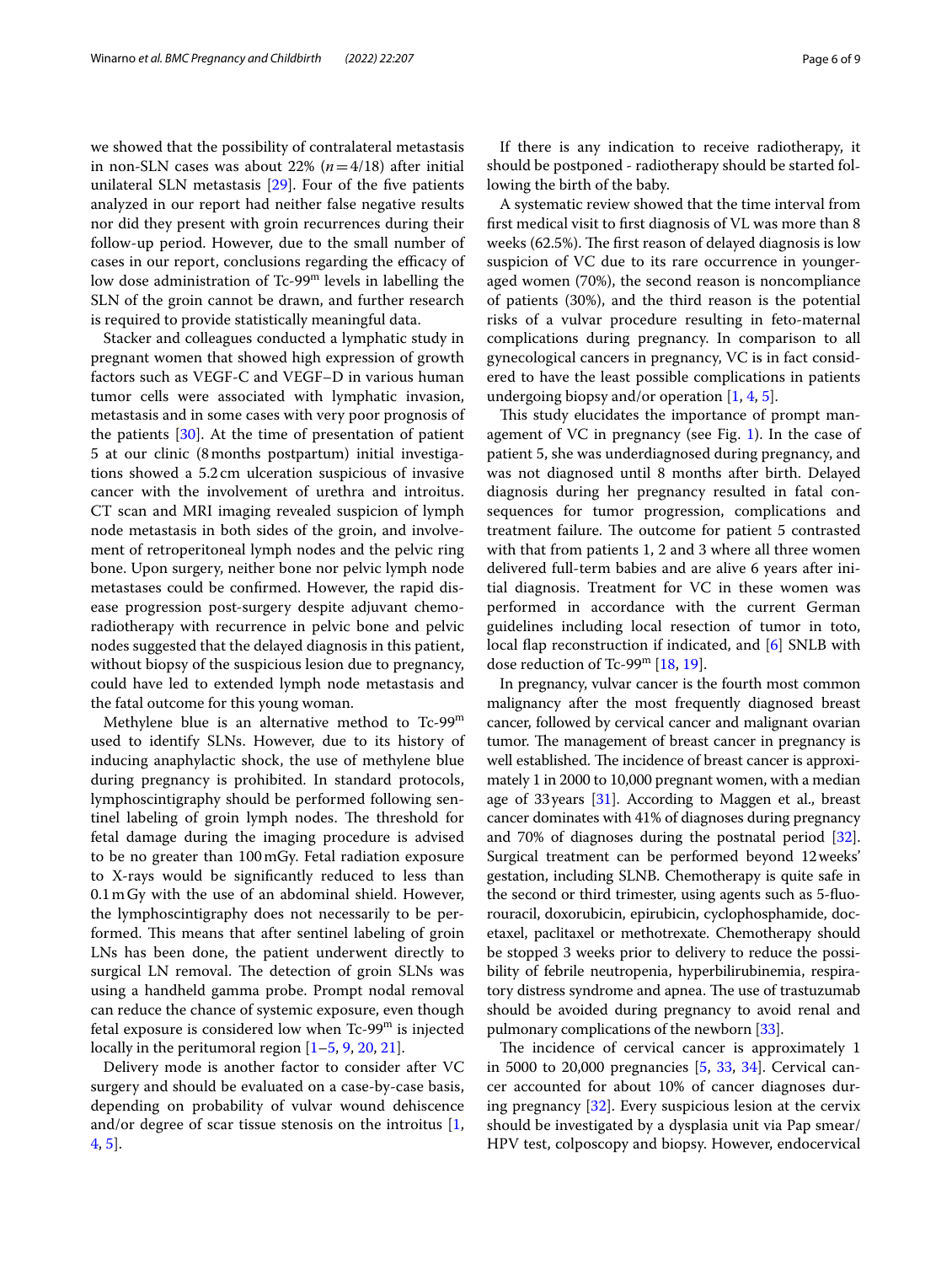

<span id="page-6-0"></span>dilatation and curettage should be avoided. Conization should not be performed during pregnancy, except in the case of high grade CIN where there is suspicion of early invasive cancer, and it may be performed between 14 and 20weeks' gestation. Large conization of cervical malignancies up to Stage IA2 and IB1 including cerclage and lymph node dissection may be performed during pregnancy. Staging of pelvic lymph nodes can be performed until 22weeks' gestation [\[31](#page-8-13)]. After 22weeks' gestation, cervical cancer should not be treated surgically until after delivery. Chemotherapy in pregnancy for cervical cancer is considered quite safe, using cisplatin monotherapy, cisplatin with paclitaxel or alternative regimens such as cisplatin with vincristine [\[5,](#page-7-2) [34\]](#page-8-16). However, the study from Hecking et al. suggested that conization should not be performed during pregnancy due to increased risk of bleeding/miscarriage [[33\]](#page-8-15). Previous discussions on the best mode of delivery for pregnant women diagnosed with cervical cancer has been controversial. However, there have been at least two reported cases suggesting vaginal transmission of cervical cancer cells to infants and impaired prognosis of the mother after spontaneous delivery. Indeed, nowadays caesarean section is the recommended mode of delivery [[35](#page-8-17)].

The incidence of malignant ovarian tumor is approximately 1 in 12,000 to 100,000 pregnancies. A suspicious ovarian mass may be removed at the end of the frst trimester or during the second trimester of pregnancy. The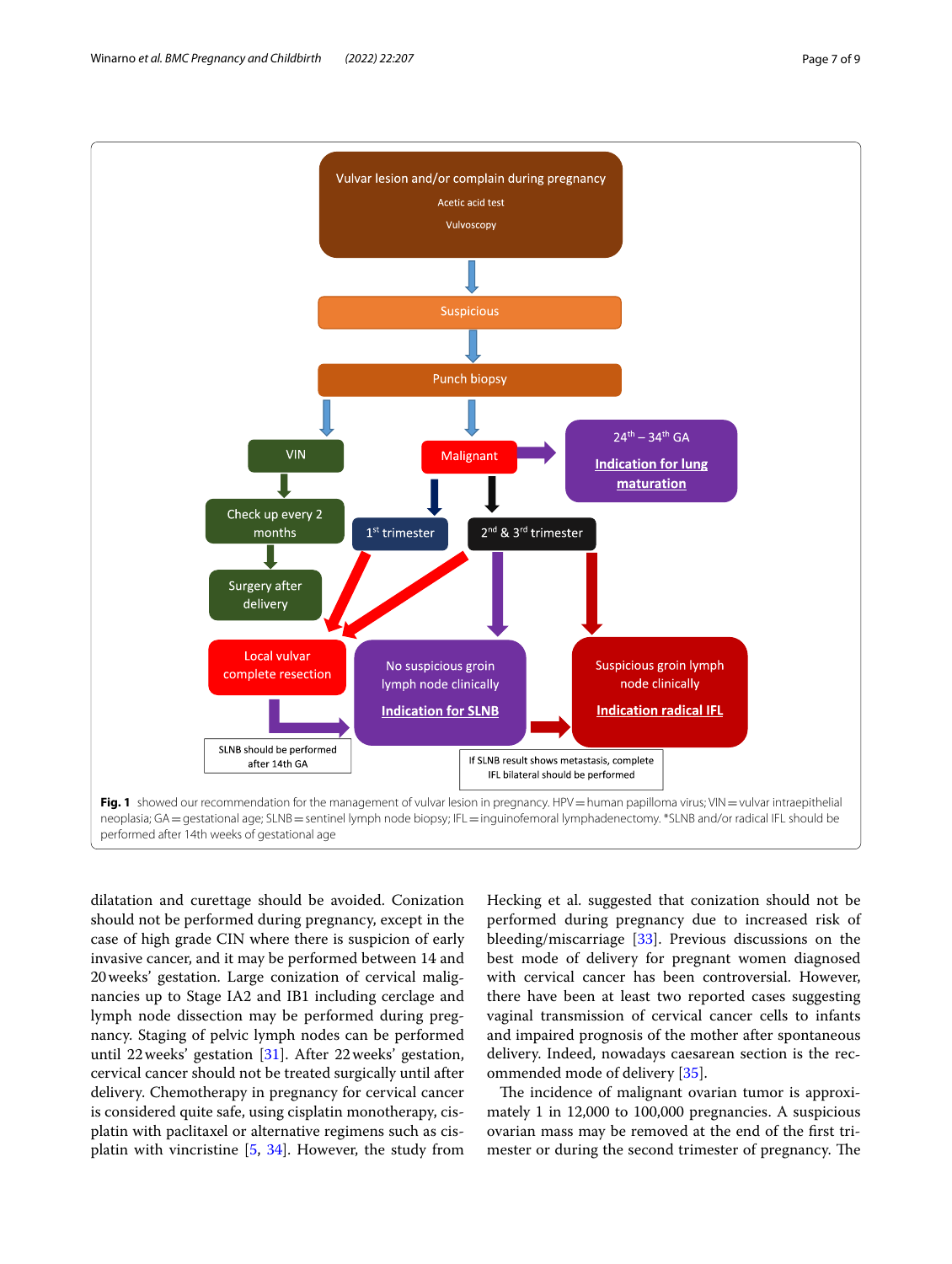primary reason is to avoid torsion and secondly, histological examination is necessary for guide further treatment decisions. Radical surgery (tumor debulking) is to be done after delivery [\[5](#page-7-2), [34\]](#page-8-16). Chemotherapy, using carboplatin and/or paclitaxel, is possible if administered during the second and third trimester (16-36weeks' gestation). Carboplatin is preferred to cisplatin due to the higher intrauterine growth restriction rate, preterm birth risks, oligohydramnion, respiratory distress syndrome and neonatal anemia associated with the use of cisplatin [\[5](#page-7-2), [34\]](#page-8-16).

### **Conclusion**

A vulvar biopsy performed in pregnant women is considered safe for the management of suspicious VL, along with surgical resection methods and facultative SLNB in cases of proven vulvar malignancy with comparable outcomes to that observed in non-pregnant women. Delayed diagnosis could result in fatal outcomes such as tumor progression, complications, and treatment failure, as observed in our study patient 5. Therefore, prompt diagnostic workup and treatment should never be delayed during pregnancy.

#### **Abbreviations**

B: Biopsy; CS: Caesarean Section; CTG: Cardiotocography; CT scan: Computed Tomography scan; FIGO: International Federation of Gynecology and Obstetrics; FU: Fluorouracil; GA: Gestational age; HPV: Human Papilloma Virus; IFL: Inguinofemoral Lymphadenectomy (complete radical groin dissection); MRI: Magnetic Resonance Imaging; rCS: Repeat caesarean section; SLN: Sentinel Lymph Node; Tc 99<sup>m</sup>: Technetium 99<sup>m</sup>; T, N, M, L, V, Pn, G, R: Tumor, Node, Metastasis, Lymph vessel, Blood vessel, Perineural invasion, Grading, Resection status; UICC: Union of International Cancer Control; UHD: University Hospital of Duesseldorf; VC: Vulvar Cancer; VIN: Vulvar Intraepithelial Neoplasia; VL: Vulvar Lesion.

#### **Acknowledgements**

Thanks to Rosemary Gunawan, B. Biomedicine (Honours) for correcting the language during preparation and giving feedback for this publication. Thanks to Prof Andrew James Murphy, PhD, Head of Haematopoiesis and Leukocyte Biology, Head Division of Immunometabolism, Baker Heart and Diabetes Institute, Monash University, Melbourne, Australia for correcting the language and giving feedback at major revision for this publication.

#### **Authors' contributions**

ASW: conceptualization, validation, formal analysis, investigation, writing – original draft preparation, writing and editing. TNF: review. MH: review, resources and supervision. All authors have read and approved the manuscript.

#### **Funding**

None of the author received any funding for this publication.

#### **Availability of data and materials**

Retrospective single center study at the department of O&G, UHD. The data cannot be shared publicly in according to data protection act (Datenschutzgesetz) of German regulation. The datasets used and/or analysed during the current study are available at UHD.

#### **Declarations**

#### **Ethics approval and consent to participate**

This publication follows the ethical guideline in the declaration of Helsinki.

#### **Consent for publication**

All of the patients had provided their written consent for the use of their medical data in this publication. Patient consent for publication was also obtained from the patient herself before she passed away.

#### **Competing interests**

This case report is purely for scientifc and educational purposes. The authors declare that there is no confict of interest regarding the publication of this article.

# Received: 14 August 2020 Accepted: 2 February 2022

#### **References**

- <span id="page-7-0"></span>1. Matsuo K, Whitman SA, Blake EA, Conturie CL, Ciccone MA, Jung CE, et al. Feto-maternal outcome of pregnancy complicated by vulvar cancer: a systematic review of literature. Eur J Obstet Gynecol Reprod Biol. 2014;179:216–23.
- <span id="page-7-12"></span>2. Soo-Hoo S, Luesley D. Vulval and vaginal cancer in pregnancy. Best Pract Res Clin Obstet Gynaecol. 2016;33:73–8.
- Palmer J, Vatish M, Tidy J. Squamous cell vulval carcinoma and pregnancy – a review. Eur Oncol. 2010;6(2):47–52.
- <span id="page-7-11"></span>4. Amant F, Berveiller P, Boere IA, Cardonick E, Fruscio R, Fumagalli M, et al. Gynecologic cancers in pregnancy: guidelines based on a third international consensus meeting (ESMO review). Ann Oncol. 2019;0:1–12.
- <span id="page-7-2"></span>5. Amant F, Brepoels L, Halaska MJ, Gziri MM, Van Calsteren K. Gynaecological cancer complicating pregnancy: an overview. Best Pract Res Clin Obstet Gynaecol. 2010;24:61–79.
- <span id="page-7-1"></span>6. Hampl M, Schnürch HG, Ackermann S, Alt CD, Barinoff J, Böing C, et al. Diagnosis, Therapy and Follow-up of Vaginal Cancer and Its Precursors. Guideline of the DGGG and the DKG (S2k-Level, AWMF Registry No. 032/042, 2018). Geburtshilfe Frauenheilkd. 2019;79(10):1060–78.
- <span id="page-7-3"></span>7. Van Seters M, Van Beurden M, De Craen AJ. Is the assumed natural history of vulvar intraepithelial neoplasia III based on enough evidence? A systematic review of 3322 published patients. J Gynecol Oncol. 2005;97(2):645–51.
- <span id="page-7-4"></span>8. Jones RW, Rowan DM, Stewart AW. Vulvar intraepithelial neoplasia: aspects of the natural history and outcome in 405 women. J Obstetrics Gynecol. 2005;106(6):1319–26.
- <span id="page-7-5"></span>9. Nijman TAJ, Schutter EM, Amant F. Sentinel node procedure in vulvar carcinoma during pregnancy. J Gynecol Oncol Reports. 2012;2:63–4.
- <span id="page-7-6"></span>10. Reuschenbach M, Roos J, Panayotopoulos D, Baldus SE, Schnürch HG, Berger A, et al. German study group for colposcopy. Characterization of squamous cell cancers of the vulvar anterior fourchette by human papillomavirus, p16INK4a, and p53. J Low Genit Tract Dis. 2013;17(3):289–97.
- <span id="page-7-7"></span>11. British gynecological cancer society. Guidelines for the diagnosis and management of vulvar carcinoma. R Coll Obstet Gynecol (RCOG). 2014:1–35. [https://www.rcog.org.uk/globalassets/documents/guidelines/](https://www.rcog.org.uk/globalassets/documents/guidelines/vulvalcancerguideline.pdf) [vulvalcancerguideline.pdf](https://www.rcog.org.uk/globalassets/documents/guidelines/vulvalcancerguideline.pdf).
- 12. Pils S, Gensthaler L, Alemany L, Horvat R, de Sanjose S, Joura EA. HPV prevalence in vulvar cancer in Austria. Wien KlinWochenschr. 2017;129:805–9.
- <span id="page-7-8"></span>13. Wakeham K, Kavanagh K, Cuschieri K, Millan D, Pollock KG, Bell S, et al. HPV status and favourable outcome in vulvar squamous cancer. Int J Cancer. 2017;140:1134–46.
- <span id="page-7-9"></span>14. Woelber L, Eulenburg C, Grimm D, Trillsch F, Bohlmann I, Burandt E, et al. The risk of contralateral non-sentinel metastasis in patients with primary vulvar cancer and unilaterally positive sentinel node (original article). Ann Surg Oncol. 2016;23:2508–14.
- 15. Oonk MHM, Van Hemel BM, Hollema H, De Hullu JA, Ansink AC, Vergote I, et al. Size of sentinel-node metastasis and chances of non-sentinel-node involvement and survival in early stage vulvar cancer: results from GROINSS-V, a multicenter observational study. Lancet Oncol. 2010;11:646–52.
- 16. Te Grootenhuis NC, Van der Zee AGJ, Van Doorn HC, Van der Velden J, Vergote I, Zanagnolo V, et al. Sentinel nodes in vulvar cancer: long-term follow-up og the GROningen international study on sentinel nodes in vulvar cancer (GROINSS-V) I. Gynecol Oncol. 2016;140:8–14.
- <span id="page-7-10"></span>17. Oonk MHM, Planchamp F, Baldwin P, Bidzinski M, Brännström M, Landoni F, et al. European Society of Gynecological Oncology Guidelines for the management of patients with vulvar cancer. Int J Gynecol Cancer. 2017;27:832–7.